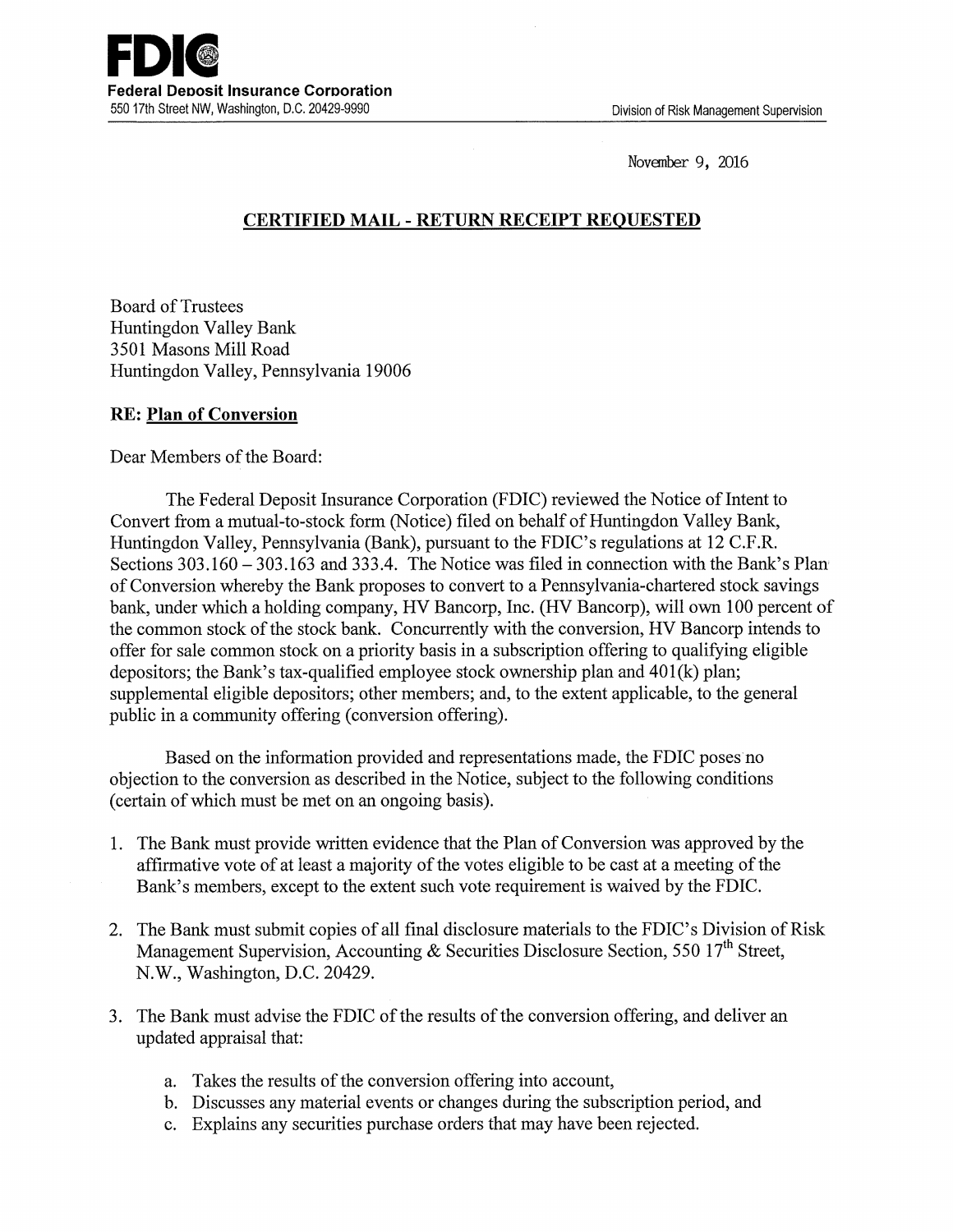- 4. The Bank must provide written evidence that all necessary final approvals regarding the conversion and conversion offering have been obtained from the appropriate Federal and state authorities.
- 5. The Bank acknowledges that this letter of non-objection is based on the facts and circumstances as currently known to the FDIC, and the Bank must notify the FDIC New York Regional Office as soon as the Bank becomes aware of any material changes in the facts and circumstances prior to the close of the conversion offering.
- 6. During the three-year period after the close of the conversion offering, the Bank must operate within the parameters set forth in the Business Plan submitted with the Notice (Business Plan), including the financial projections therein, and must notify and receive prior approval from the FDIC Regional Director of any proposed material deviation or material change from the Business Plan (including, but not limited to, any merger, acquisition or business combination involving the Bank) at least 60 days before consummating such change.
- 7. During the three-year period after the close of the conversion offering, the Bank must not make any distributions of capital to HV Bancorp, including cash dividends or any other retirement or return of capital, except in accordance with applicable FDIC laws and regulations, and as provided for in the Business Plan, without the prior approval of the FDIC Regional Director, if such action would cause the Bank's leverage and total capital ratios to fall below 8.0 percent and 12.0 percent, respectively.
- 8. During the twelve-month period after the close of the conversion offering, HV Bancorp must not declare any distributions of capital to shareholders, including cash dividends or any other retirement or return of capital, except with the written approval of the Federal Reserve Bank of Philadelphia and as provided for in the Business Plan.
- 9. Prior to a repurchase of shares by HV Bancorp within the first year after the close of the conversion offering, the Bank shall provide written notification to the FDIC New York Regional Office and provide copies of all documents filed with other regulators.
- 10. During the three-year period after the close of the conversion offering, shares issued to directors and executive officers (insiders) in the offering are restricted from resale without the prior approval of the FDIC Regional Director, except that: (1) in the event of the death of an insider, the successor in interest may sell the shares without such prior approval; (2) if the insider is no longer employed by or a trustee or director of the Bank or HV Bancorp, he or she may sell the shares without such prior approval; and (3) the insider may transfer the shares to his or her lineal descendant(s) or spouse, or into a trust or retirement vehicle for the benefit of the insider or such descendants and spouse without such prior approval.
- 11. The Bank and HV Bancorp must ensure that any stock option or recognition and retention plan (collectively, Stock Benefit Plans) established or maintained during the three-year period after the close of the conversion offering will include provisions that comport with the following: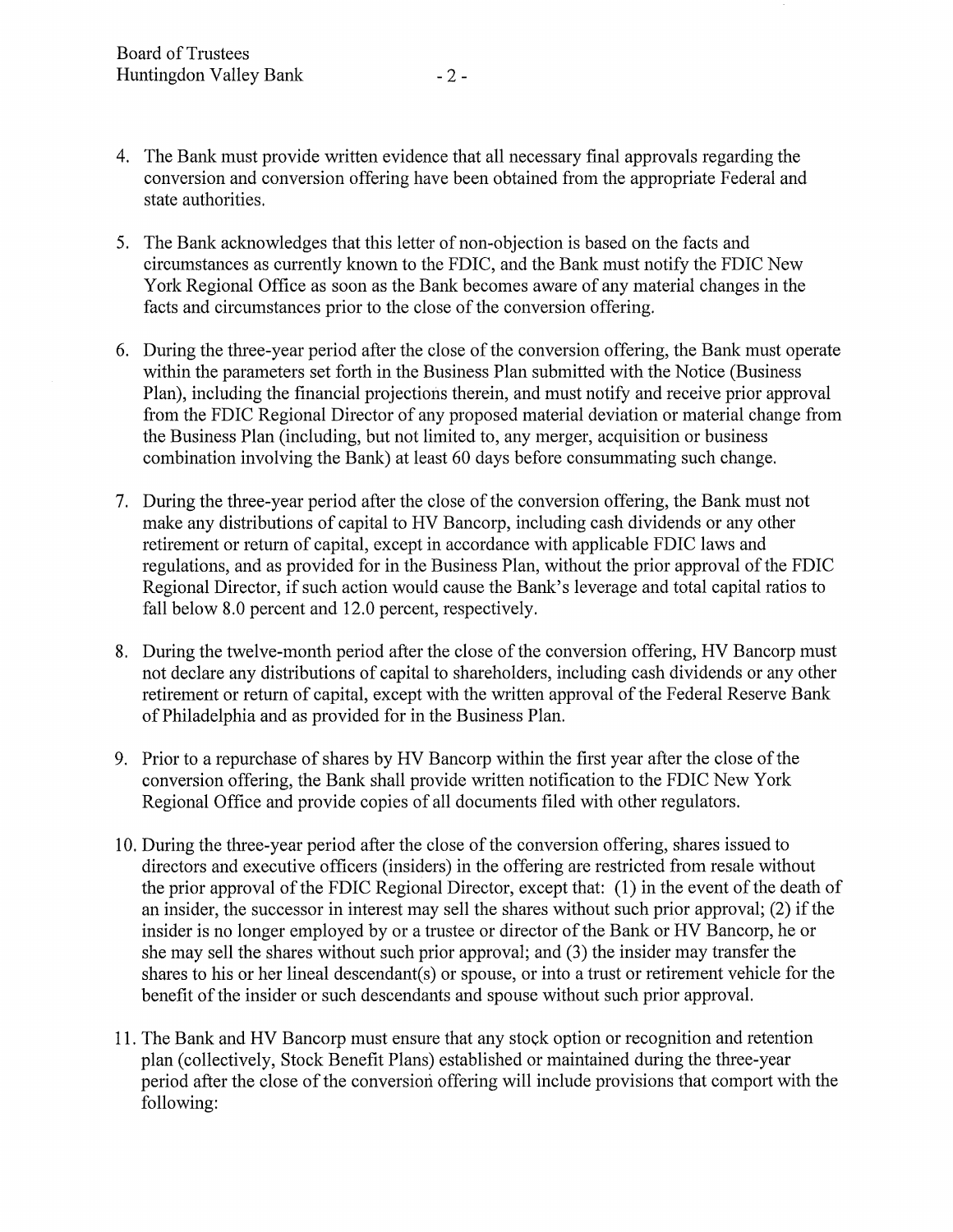- a. The duration of rights granted under the Stock Benefit Plans must be limited, and in no event shall the exercise period exceed ten years;
- b. In accordance with applicable regulations, if the Stock Benefit Plans are adopted by shareholders within the first year after the close of the conversion offering, the rights must vest on an equal basis over a period of not less than five years. If the Stock Benefit Plans are adopted more than one year but less than three years after the close of the conversion offering, the rights must vest on an equal basis over a period of not less than three years following establishment of the Stock Benefit Plans in order to encourage the recipient to remain involved in the Bank;
- c. Rights granted must not be transferable by the participant;
- d. The exercise price of stock rights must not be less than the fair market value of the stock at the time that the rights are granted;
- e. Rights under the Stock Benefit Plans must be exercised or expire within a reasonable time after termination or separation as an active officer, employee, or director; and
- f. The Stock Benefit Plans must contain a provision allowing the primary federal regulator to direct the institution to require plan participants to exercise or forfeit their stock rights.
- 12. Until the conversion is consummated, the FDIC has the right to alter, suspend, or withdraw its non-objection should any interim development warrant such action.
- 13. The conversion shall not be consummated later than six months after the date of the FDIC's non-objection unless such period is extended for good cause by the FDIC.

Please provide documentation to support satisfaction of the conditions to the FDIC New York Regional Office. Also, please notify the FDIC New York Regional Office in writing when the proposed transaction has been consummated. Should you have any questions, please contact Case Manager Camille T. Dowling at (917) 320-2673.

Sincerely,

/s/

Doreen R. Eberley Director